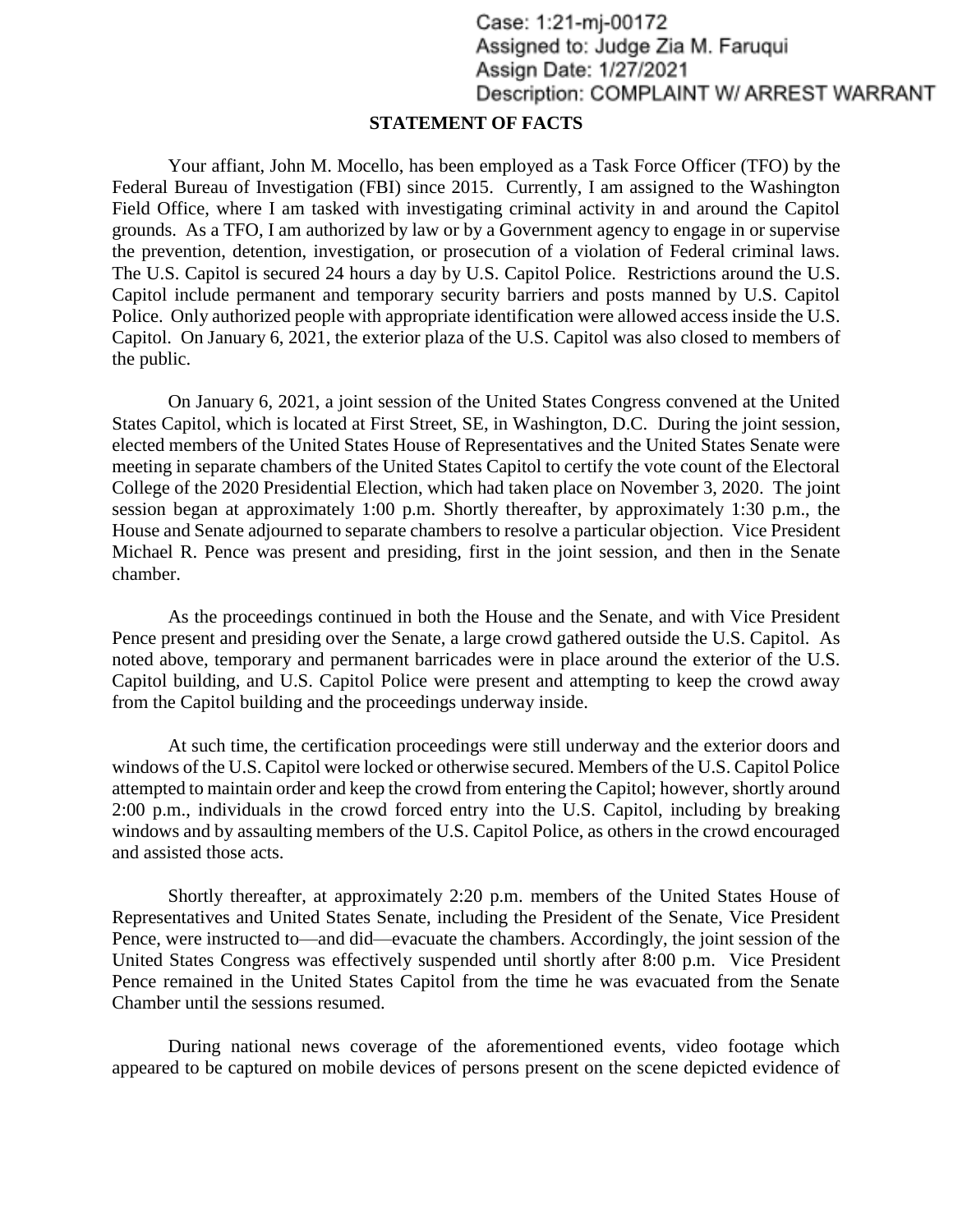violations of local and federal law, including scores of individuals inside the U.S. Capitol building without authority to be there.

Multiple tipsters have provided Snapchat videos to the FBI's National Threat Operations Center (NOTC). Snapchat is a mobile application (App) for Android and iOS (Apple) devices. One of the core concepts of the Snapchat app is that users can share pictures, videos, and messages with other Snapchat users. Content that users send is available to the recipient for only a short time before it becomes inaccessible, but recipients can save or screenshot that content using the recipient's device. Additionally, users can create Snapchat "stories," in which users can splice together photographs, videos, and messages into a one video that remains available for the user's friends to see for longer periods of time.

On January 11, 2021, for example, a witness submitted a recording of a Snapchat "story" that user GREG RUBENACKER had posted from his account. The witness stated that Snapchat user RUBENACKER had sent multiple Snapchat videos to the witness from inside the Capitol building on January 6, 2021. User RUBENACKER then posted some of those videos merged together in a "story" that other Snapchat users could see, including the witness. In an interview with the FBI, the witness explained that it watched the Snapchat story and knew the individual depicted throughout the videos to be GREG RUBENACKER of New York. The witness stated it had known RUBENACKER for multiple years and had attended school with RUBENACKER. Your affiant also searched the New York Department of Motor Vehicles and discovered a driver's license photograph for a GREG RUBENACKER. When shown the driver's license photograph, the witness stated that the photograph depicted the same GREG RUBENACKER it knew and had observed in the Snapchat story. Your affiant thus believes the individual in the Snapchat story described below is GREG RUBENACKER.

In the Snapchat "story," the username "GREG RUBENACKER" is clearly visible in the upper left corner of the screen. For about the first twenty-four seconds, the first video depicts a crowd of individuals with the Washington Monument visible in the background and the caption, "America is pissed." A screenshot of the video is below in Figure One, with a red oval around the username in the upper left corner.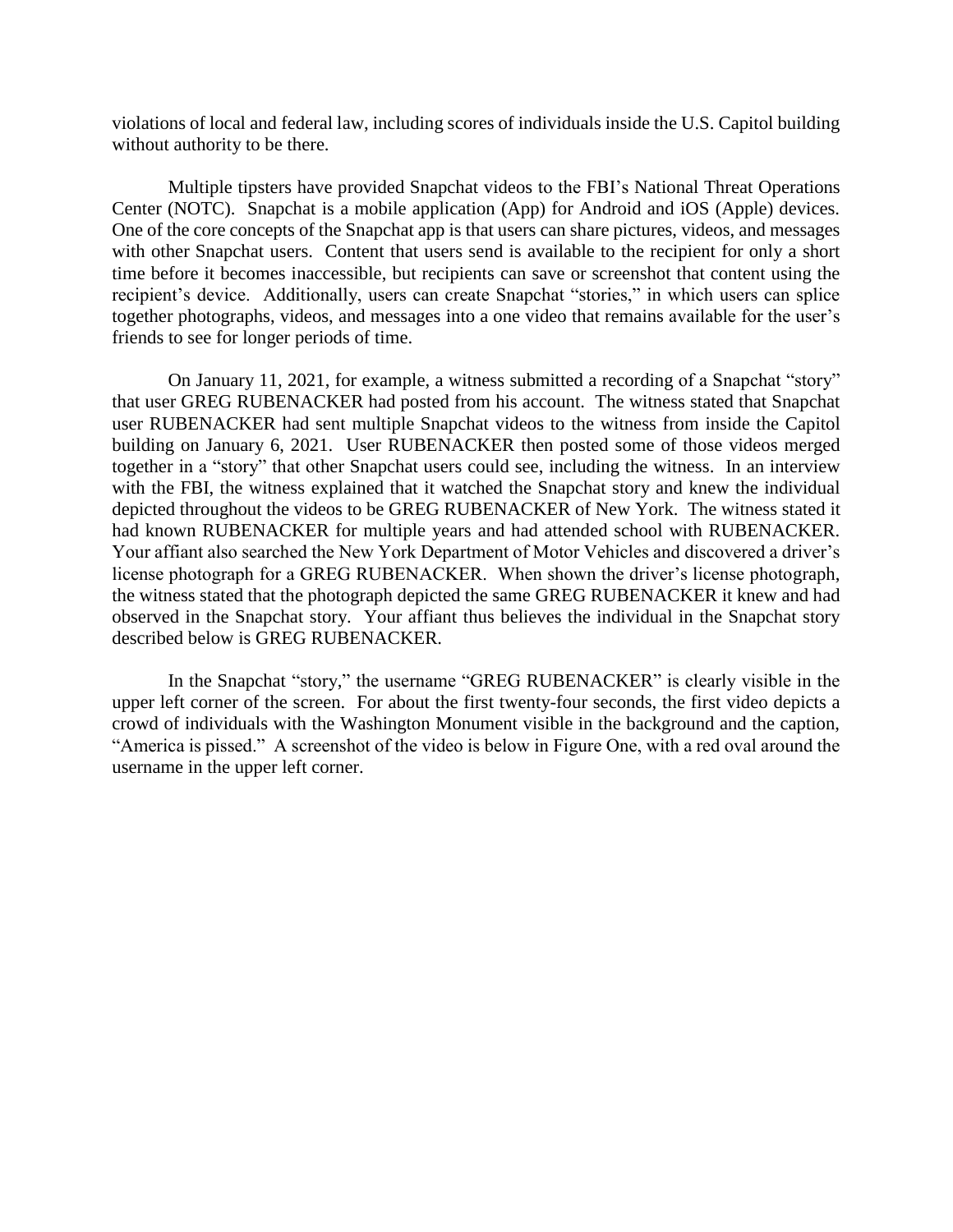

*Figure One*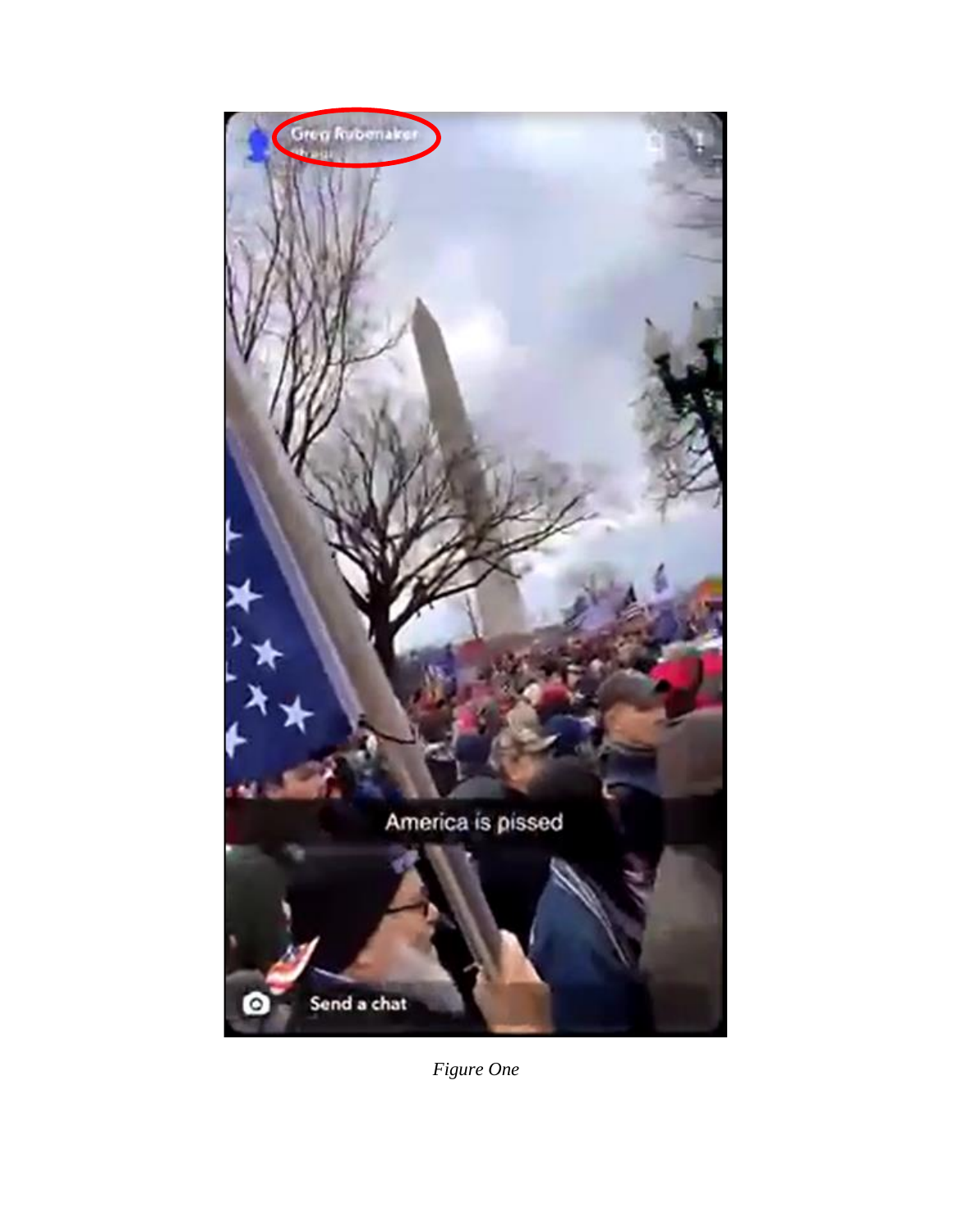At about twenty-four seconds into the recording, the Snapchat story switches to the second video segment. In it, the user recording the video is following other rioters inside what appears to your affiant to be the Capitol. The user making the recording can be heard saying, "Holy shit! This is history! We took the Capitol!" Your affiant believes the user recording the video is the individual who uttered these words, because the clarity and decibel of the words as compared to other sounds in the video indicate that the speaker is close enough to the camera to be the one recording.

At about thirty-eight seconds into the recording, the Snapchat story switches to the third video segment. Now, RUBENACKER shows his face while standing in what appears to be the Capitol Rotunda. RUBENACKER appears to be wearing a baseball cap with a red underbill, a winter jacket with a brown, fuzzy hood up over the baseball cap, and a blue and white surgical face mask. He also is sporting a dark-colored mustache and what appears to be a bleached long beard that is partially tucked into his jacket that is zipped up. RUBENACKER is smoking what appears to be a blue electronic cigarette or other similar vaping device. He inhales from the device and blows out smoke into the Rotunda on a number of occasions. Recording from below and pointing up showing his face and the Rotunda ceiling, RUBENACKER looks into the camera and says, "America, baby. What a time." A screenshot of the video is below in Figure Two, again with the username highlighted in the upper left corner with a red oval.

Later, at about fifty seconds into the recording, the Snapchat story switches to the fourth and final installment. The video shows RUBENACKER sitting near a painting in the Capitol Rotunda and pans around to show the Capitol Rotunda and other rioters. RUBENACKER now has his brown hood down and is smoking what appears to be a marijuana cigarette (or "joint"). Early on, RUBENACKER looks into the camera and says, "Smoke out the Capitol, baby." RUBENACKER then shows other individuals sitting near him and smoking in the Rotunda with a distinctive statue standing nearby. One of the other individuals then says "How many joints we have?" and can be seen counting the people around him smoking, including RUBENACKER who is holding his marijuana cigarette up in the air. RUBENACKER then immediately pans the camera back to himself and says "Hell yeah," as he puts the cigarette back into his mouth, inhales, and exhales smoke into the Capitol Rotunda. A screenshot of this final video in the Snapchat story is below in Figure Three, again with the username highlighted in the upper left corner with a red oval.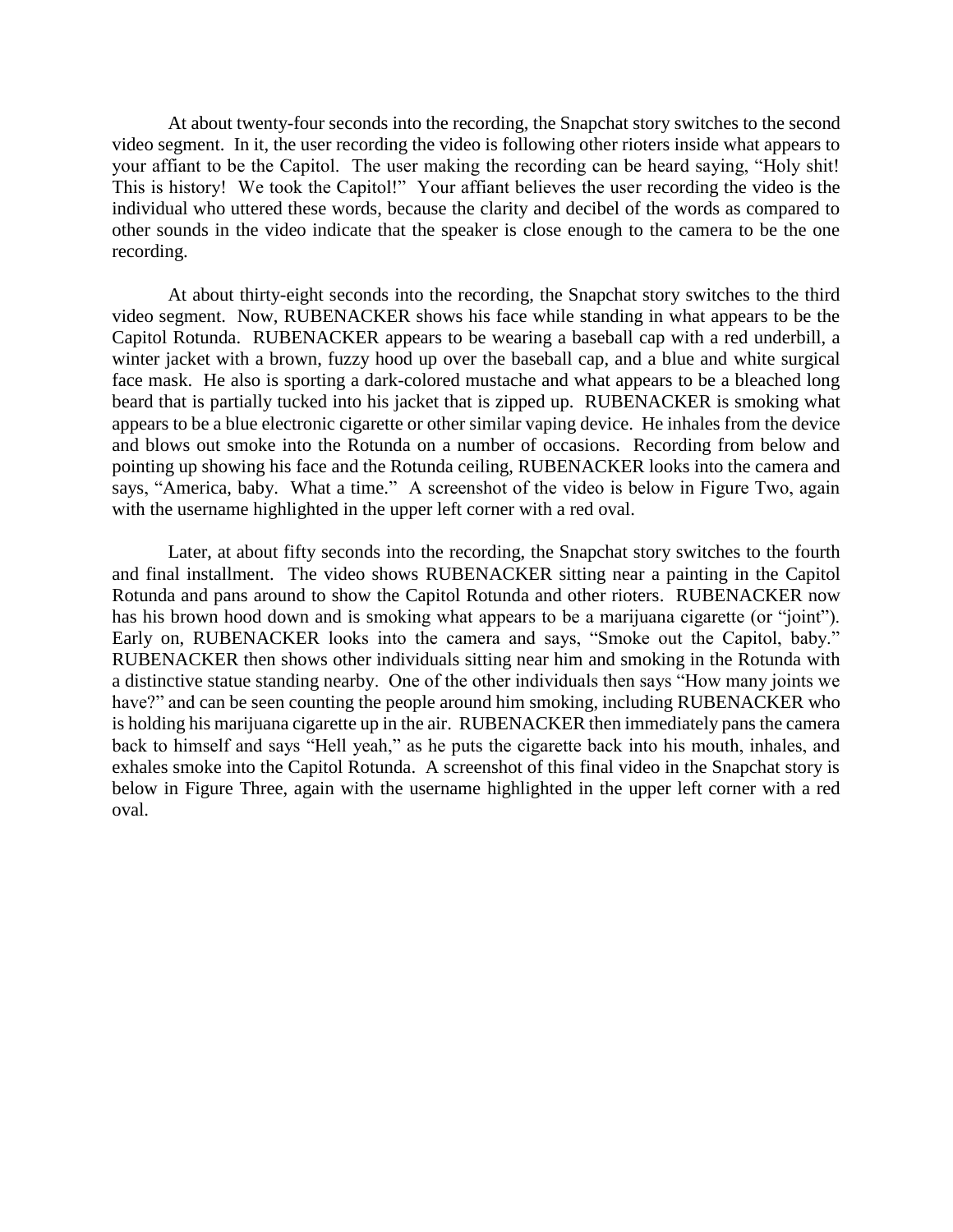